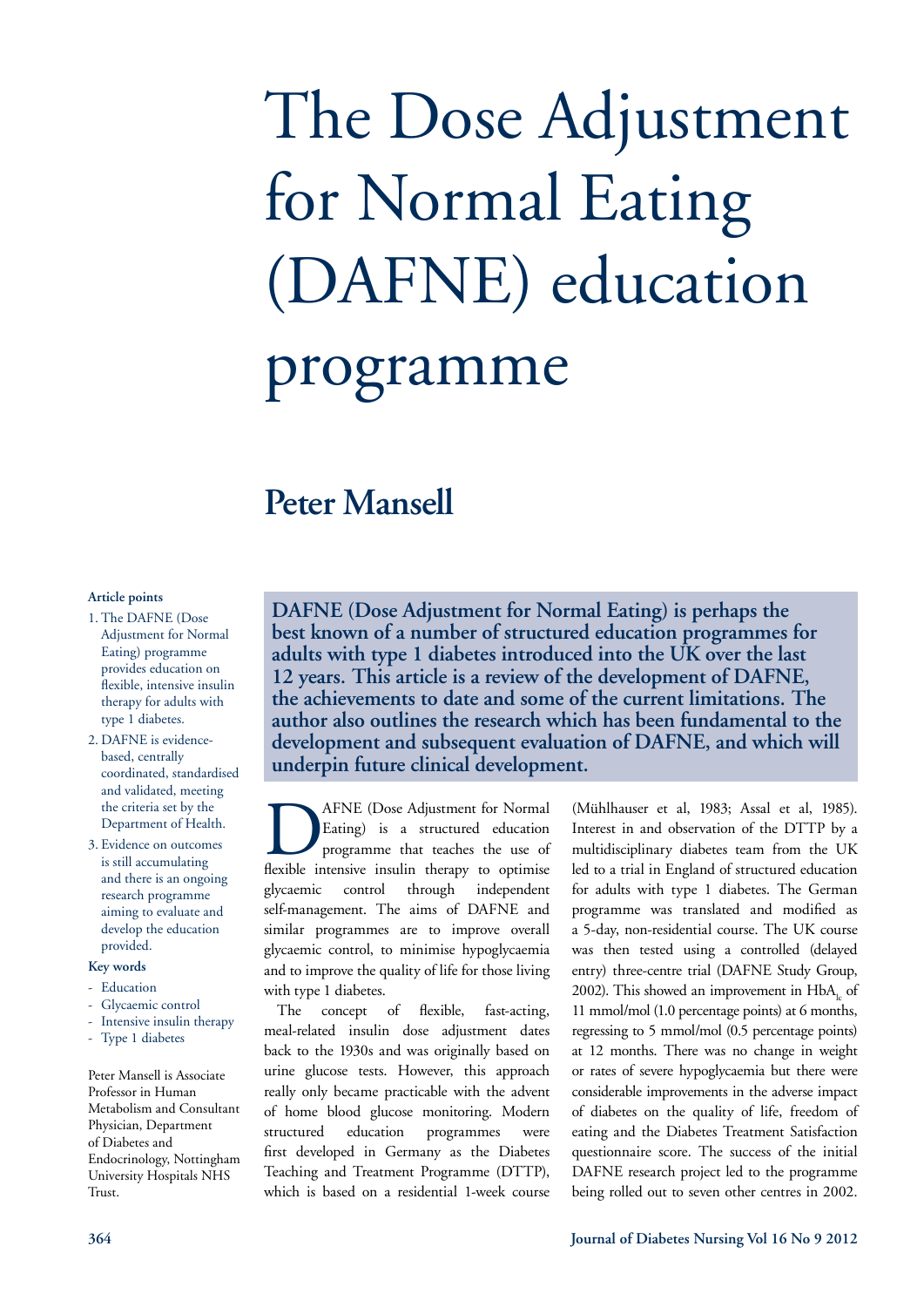DAFNE is now provided by 69 centres in 132 locations across the UK and there are currently approximately 25 000 graduates (www.dafne. uk.com) representing around 10% of the UK population with type 1 diabetes, which has an estimated prevalence of 0.4% (NHS Information Centre, 2011). DAFNE education programmes are also now established in Eire, Australia, Kuwait, New Zealand and Singapore.

# **The DAFNE programme**

# **Principles**

The fundamental principle underlying DAFNE and other structured education programmes teaching flexible intensive insulin therapy is the separation of basal- and meal-related insulins. The basal or background insulin dose is kept relatively constant to maintain the blood glucose level within the given target range in the "fasting state" or after carbohydrate-free meals. The most important skill taught in DAFNE concerns the calculation of the meal-time, fast-acting insulin dose. The dose required to cover the meal itself is determined by estimating the carbohydrate content of the food to be eaten in terms of the number of 10 g carbohydrate portions (CPs) and multiplying by an individualised ratio of the number of insulin units to each CP (often 1:1). A correction to the insulin dose may be required if the relevant pre-meal blood glucose level is outside of the target range, and further adjustments may be necessary, for example, before exercise. DAFNE diaries are provided so that blood glucose levels can be recorded, along with the CPs of the meals consumed and the insulin doses used, in order to aid reflection and, hence, refine future insulin dose adjustment.

#### **Courses**

Individual courses are led by two trained educators (usually one DSN and one dietitian) in a group with six to eight people with type 1 diabetes. The courses are run along adult education principles, encouraging inclusivity, and participation and involvement by all. The education sessions outline carbohydrate counting and the adjustment of meal-related, fast-acting insulin doses. Group feedback sessions on insulin adjustment and achieving target blood glucose levels take place at the beginning and end of each day. During the week-long course, there are additional sessions on:

- **Insulin types.**
- $\bullet$  Duration and action.
- $\bullet$  Blood glucose monitoring.
- **e** Hypoglycaemia.
- $\bullet$  Diabetes complications.
- **•** The annual review.
- l Diabetes in special situations, e.g. illness, alcohol and exercise.

A follow-up is provided in a single session at 6–12 weeks after each course, but is thereafter not specified and left to individual centres. A simple dataset is collected at pre-course assessment and then annually for audit purposes.

#### **Quality control**

DAFNE educators, specifically trained for their role, are required to teach on at least one course every 6 months to maintain their skills and are intermittently peer-reviewed. Participating centres are audited on a 3-year cycle for the process on delivering the DAFNE programme and on local outcomes, particularly the recorded changes in  $HbA_{1}$ .

# **Central organisation**

The DAFNE programme is coordinated by a central organisation that is funded by annual payments from individual centres. DAFNE Central is responsible for curriculum revision, training and peer review for educators, centre audits, course materials, a centralised database for audit of outcomes and a website (www.dafne. uk.com). All participating DAFNE centres in the UK are invited to send representatives to the annual collaborative meeting, and regional educator meetings take place biannually. There is a patient support network called the DAFNE User Group, with a sub-group of elected representatives, the DAFNE User Action Group, having input into DAFNE planning and research development (Ward, 2011).

#### **Outcomes**

One of the principles underlying the DAFNE programme is that this is evidence-based,

#### **Page points**

- 1. The fundamental principle underlying DAFNE (Dose Adjustment for Normal Eating) and other structured education programmes teaching flexible intensive insulin therapy is the separation of basal- and meal-related insulins.
- 2. Individual courses are led by two trained educators (usually one DSN and one dietitian) in a group with six to eight people with type 1 diabetes.
- 3. The DAFNE programme is coordinated by a central organisation that is funded by annual payments from individual centres.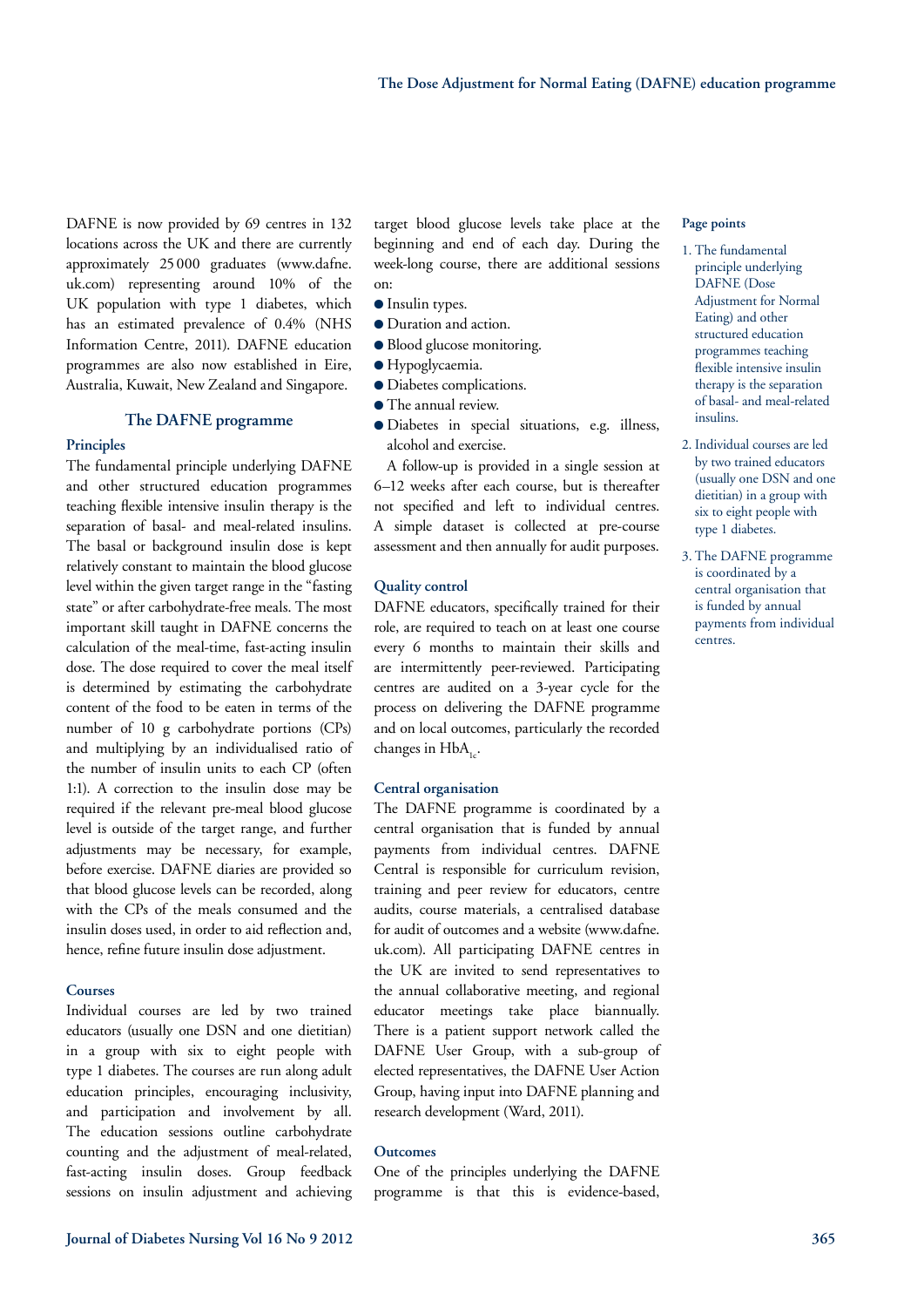quality assured and subject to audits. On the premise that there should be ongoing research to refine diabetes education for the ultimate benefit of people with diabetes, DAFNE is not a fixed and unchanging educational package. Research and audits within the DAFNE programme have been facilitated by the programme being standardised, centrally organised and run on a collaborative basis.

# $HbA<sub>c</sub>$

In the original DAFNE trial, the baseline  $HbA<sub>1c</sub>$  of 79 mmol/mol  $(9.4\%)$  improved by 11 mmol/mol (1.0 percentage point) at 6 months, rising to 74 mmol/mol (8.9%) at 12 months (DAFNE Study Group, 2002). In a subsequent study of as many of the original DAFNE participants who could be contacted, it was demonstrated that the mean HbA<sub>1</sub> remained, on average, 4 mmol/mol (0.36 percentage points) below the baseline nearly 4 years post-education (Speight et al, 2010). In a single-centre study, participants in the earliest DAFNE courses in Nottingham had a persistent improvement in  $HbA<sub>L</sub>$  from baseline of 3 mmol/mol (0.3 percentage points) at 7 years compared with matched controls, with no differences in weight change over time between the groups (Gunn and Mansell, 2012). In a cohort of all the participants undergoing DAFNE education in the UK in 2005, the overall  $HbA<sub>l</sub>$  fell from 69 mmol/mol (8.5%) to 66 mmol/mol (8.2%) at a 1-year followup (Hopkins et al, 2012).

To date, longer-term improvements in HbA<sub>la</sub> following DAFNE have been moderate and less than that indicated by the original trial. There are, however, differences between more recent audits and the original DAFNE study. In the trial, there was a greater potential scope for improvement in  $HbA_{1c}$ , as the participants were relatively poorly controlled with a baseline HbA<sub>1c</sub> of 79 mmol/mol (9.4%), those with an initial  $HbA<sub>l</sub>$  below 58 mmol/mol (7.5%) being excluded. It is also likely that a higher proportion of people with type 1 diabetes taking part in a trial over 10 years ago may not have been using a basal–bolus insulin regimen prior to entry compared with later cohorts. However, it is not as yet entirely clear why central European education programmes generally achieve lower outcome HbA<sub>1</sub> levels than is the case with DAFNE in the UK (Mühlhauser et al, 1983; Pieber et al, 1995).

# *Hypoglycaemia*

Rates of hypoglycaemia were unchanged after structured education in the original DAFNE trial, despite a marked improvement in HbA<sub>L</sub> (DAFNE Study Group, 2002). In contrast, in the intensively treated group in the Diabetes Control and Complications Trial, the improvement in  $HbA_1$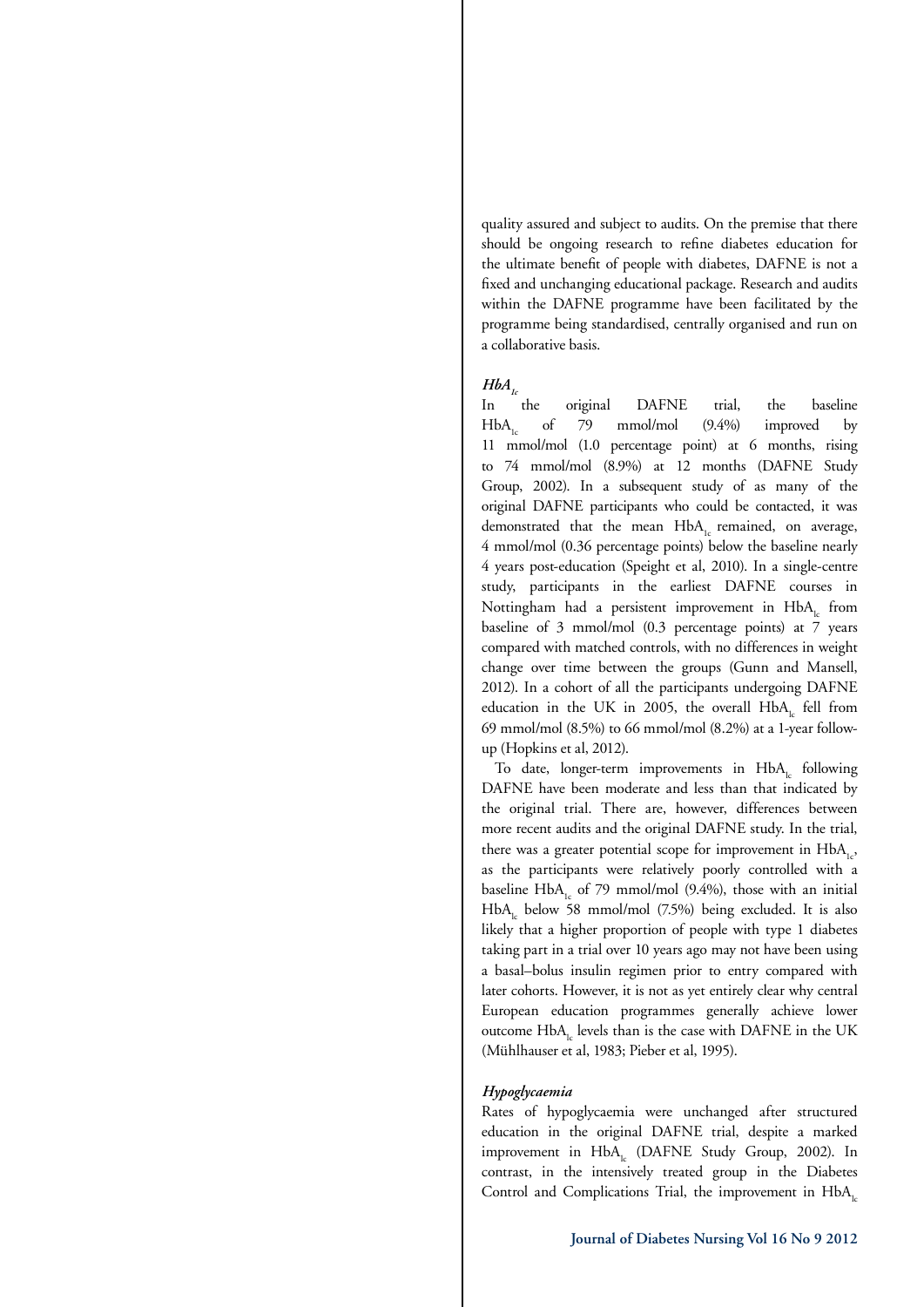was accompanied by a much higher rate of hypoglycaemia (the Diabetes Control and Complications Trial Research Group, 1993). In the audit of the national DAFNE cohort in 2005, the rate of severe hypoglycaemia fell from 1.7 to 0.6 episodes per person per year between baseline and the 12-month follow-up, and hypoglycaemia recognition improved in 43% of those initially reporting unawareness (Hopkins et al, 2012).

#### *Patient-reported quality of life and outcome measures*

As discussed previously, there were significant improvements in certain reported outcome measures and the quality of life at 12 months post-DAFNE education in the original trial. These improvements were maintained some 4 years later (Speight et al, 2010). In the UK DAFNE cohort in 2005, psychological distress was evident at baseline with a PAID (Problem Areas in Diabetes) score of 25.2 and HADS (Hospital Anxiety and Depression Scale) scores of 5.3 ("anxiety") and 4.8 ("depression"). These scores improved to 16.7 (PAID), 4.6 (HADS anxiety) and 4.2 (HADS depression) 1 year following DAFNE education, with the prevalence of clinically relevant anxiety and depression (HADS score ≥8) falling from 24.4 to 18.0% and 20.9 to 15.5%, respectively (Hopkins et al, 2012).

# **Limitations**

A potential threat to DAFNE and, indeed, to all similar programmes in the UK comes from current suggestions that the bulk of type 1 diabetes management should take place in the community rather than in secondary care, as this may make coordination of education more difficult. It has, however, been demonstrated that a "hub-and-spoke" model can be used to provide such education successfully (Rogers et al, 2009).

DAFNE clearly brings benefits to many people with type 1 diabetes, most notably perhaps in terms of the improved quality of life, but there are certain limitations to the programme at present. Firstly, the only modest improvement in overall blood glucose control following DAFNE in the UK means that many will remain above the target  $HbA<sub>1c</sub>$  of 58 mmol/mol (7.5%) and, hence, at a higher risk of tissue complications. Secondly, DAFNE is sometimes seen as "exclusive" or expensive, but this may be an unfortunate perception associated with the necessity for a central organisation to maintain standards with a uniform, validated curriculum with common teaching materials, peer review and audit in accordance with nationally agreed standards for structured education (Department of Health and Diabetes UK, 2005). Thirdly, the current education package is not suitable for all – for example, those who do not choose a flexible insulin regimen or who are unable to access the course owing to disability, language issues or simply the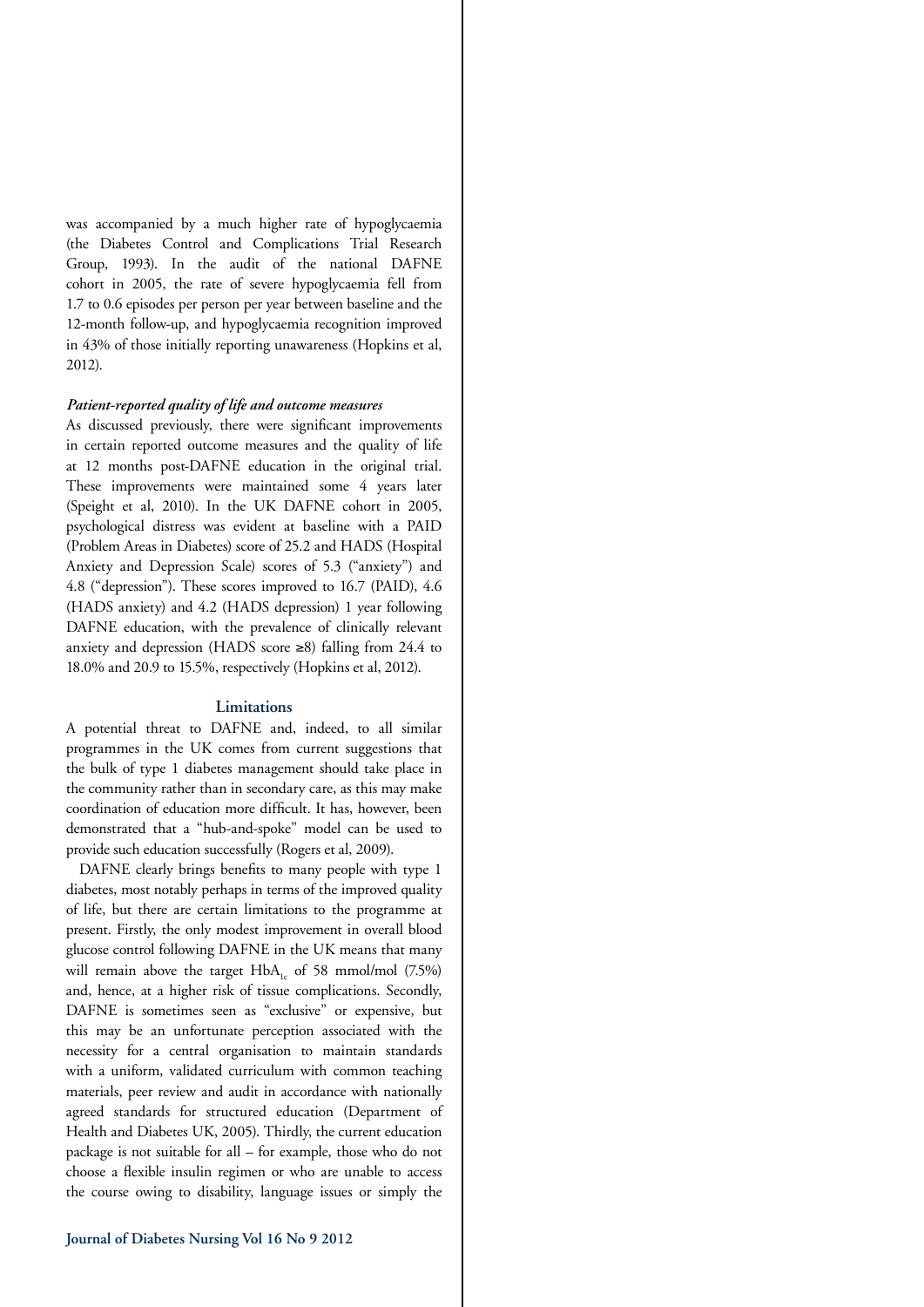#### **Page points**

- 1. Until recently, there has been little evidence as to the behaviour that people with diabetes adopt following participation in the DAFNE programme.
- 2. There is an active multidisciplinary research group within DAFNE, including clinicians, DSNs, dietitians, clinical psychologists, sociologists and health economists.
- 3. DAFNE education has been associated with significant improvements in psychosocial outcomes, rates of severe hypoglycaemia and, to a lesser extent, overall glycaemic control.

inability to free up the time required. Finally, it is increasingly recognised that a substantial proportion of the adult population does not possess the arithmetical ability necessary to calculate insulin bolus doses as required in flexible intensive insulin therapy (Cavanaugh et al, 2008). This may be related to the observation that numeracy below the equivalent of grade C GCSE Mathematics is independently associated with a higher HbA<sub>1c</sub> (Marsden et al, 2012).

DAFNE education has so far been deliberately discussed in terms of course delivery and teaching. However, teaching is not necessarily the same as learning and practice, and until recently there has been little evidence as to the behaviour that people with diabetes adopt following participation in the DAFNE programme or other structured diabetes education programmes, and how this may influence outcomes. This is a major component of current research in DAFNE.

# **Current research**

The ethos underlying the DAFNE programme is that it should be evidence-based, and so evolve through the application of audit and research. There is an active research group within DAFNE, which has been in receipt of an NIHR (National Institute for Health Research) programme grant from 2007 to 2012. The research group is multidisciplinary and includes clinicians, DSNs, dietitians, clinical psychologists, sociologists and health economists, and involves representative adults with type 1 diabetes who have undertaken DAFNE education. Research takes place at many DAFNE centres. The current research programme includes randomised trials of providing DAFNE on 1 day per week over the course of 5 weeks, rather than over 1 week, using DAFNE with an insulin pump rather than multiple subcutaneous injections, and a pilot study of an intervention to assist those who continue to experience severe hypoglycaemia following DAFNE. These projects are either just complete or underway but are not yet published.

A research database study using a self-management questionnaire has shown that the self-care behaviours recommended during a DAFNE course vary considerably 1 year later (Mansell et al, 2012). In-depth interviews have confirmed the following:

- The frequency of blood glucose recording and reflection tends to decrease with time (Lawton et al, 2011; Rankin et al, 2011).
- l Individual blood glucose targets tend to shift upwards from those originally set (Rankin et al, 2012b).
- Some people may require more support following DAFNE than that which is currently provided (Rankin et al, 2012a).

Further issues being studied include the rates of hypoglycaemia post-DAFNE education, the use of insulin pumps, outcomes in relation to the duration of diabetes, and an extensive health economics evaluation.

# **Conclusion**

DAFNE is a widely available education programme for adults with type 1 diabetes. Following the undertaking of DAFNE education, there are significant improvements in psychosocial outcomes, rates of severe hypoglycaemia and, to a lesser extent, overall glycaemic control. The relatively modest improvement observed in the  $HbA_1$  of participants is a challenge to DAFNE and similar structured education programmes. It is interesting to consider whether glycaemic control following DAFNE could be improved by one or more of the following ways:

- Refining the education programme itself.
- l Introducing a more structured follow-up, including the reinforcement of target setting.
- l Embracing new technologies, particularly insulin bolus dose calculators, continuous blood glucose monitoring and insulin pump technology.

A further multidisciplinary research programme has been proposed to ensure that DAFNE education remains evidence-based and progressive.

Assal JP, Mühlhauser I, Pernet A et al (1985) Patient education as the basis for diabetes care in clinical practice and research. *Diabetologia* **28**: 602–13

Cavanaugh K, Huizinga MM, Wallston KA et al (2008) Association of numeracy and diabetes control. *Ann Intern Med* **148**: 737–46